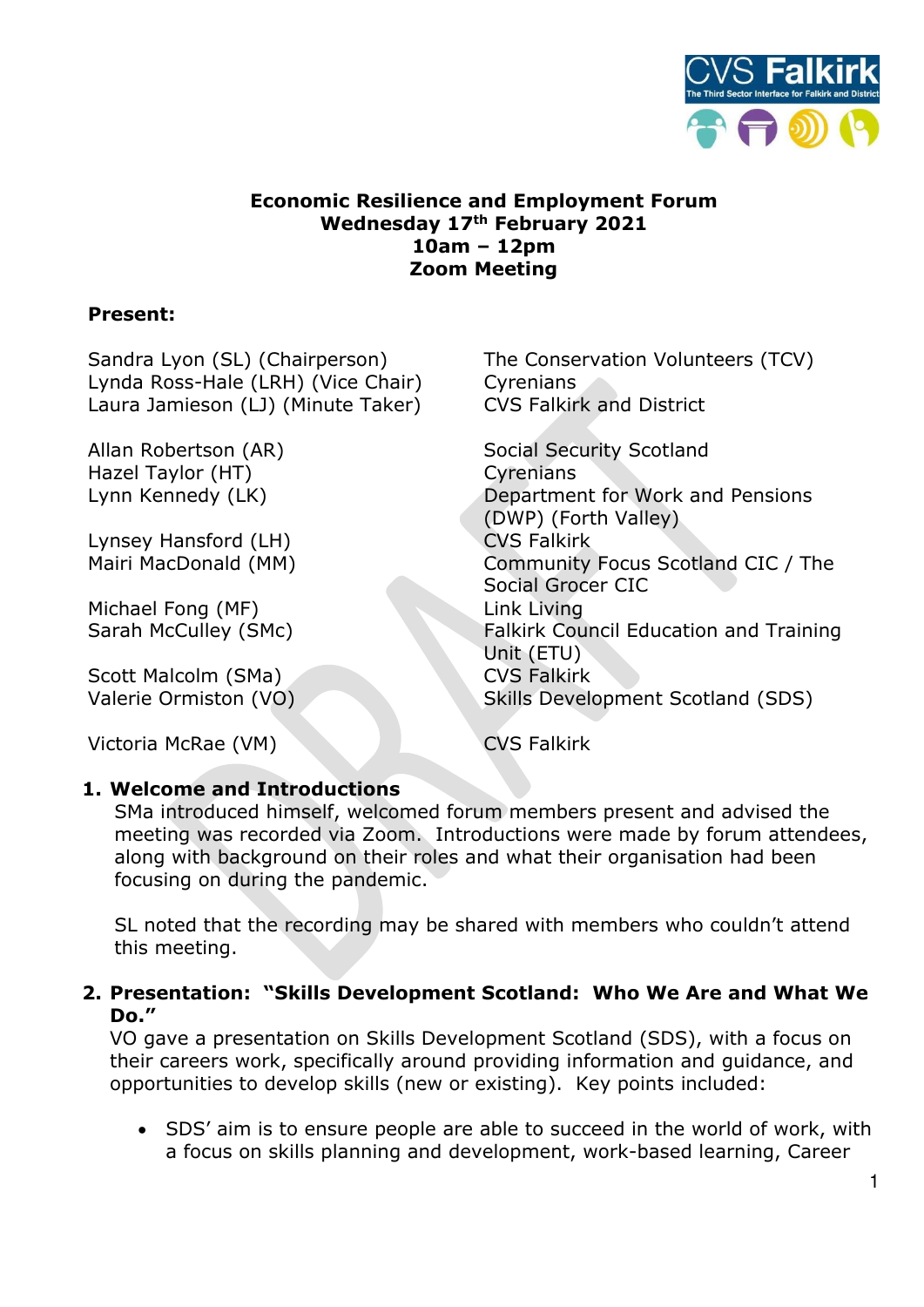

Management Skills, and equality of opportunity (is embedded in everything they do).

- They work to ensure education and training is responsive to people's needs, and people are able to apply for employment without barriers.
- Career Information Advice and Guidance (CIAG) service:
	- o Their free, impartial CIAG service is based in Manor Street in Falkirk, open Monday – Friday, 9am – 5pm.
	- o While they do a lot of post-school work with people (including school leavers, schools and families), the service is open to people of all ages, not just young people, at any stage of their career.
	- o The service normally runs groups and appointments, which are currently closed due to COVID-19, but they also offer digital support.
	- o People can also speak to an advisor via phone: 01324 620311.
	- o People can also take part in the national PACE campaign, where they make a step by step career plan with their advisor, by phone: 0800 917 8000.
- My World of Work has recently launched their [new webpages for adults](https://www.myworldofwork.co.uk/employed) (as opposed to young people and school leavers).
- [Partnership Action for Continuing Employment \(PACE\):](https://www.skillsdevelopmentscotland.co.uk/what-we-do/employability-skills/partnership-action-for-continuing-employment-pace/)
	- o As noted above, the national helpline: 0800 917 8000.
	- o A team of 20 people offering support and advice for employers and individuals.
- They are currently working with employers to create [Skills Investment](https://www.skillsdevelopmentscotland.co.uk/what-we-do/skills-planning-alignment/skills-investment-plans/)  [Plans](https://www.skillsdevelopmentscotland.co.uk/what-we-do/skills-planning-alignment/skills-investment-plans/) (SIPs) for local areas (including in Falkirk and Forth Valley), as different areas have different skills needs across different levels and sectors.
- The [Our Skillsforce](https://www.ourskillsforce.co.uk/) website is specifically designed to support employers (including the third sector), with information on available employment funding, etc.
- Third Sector Work:
- SDS' work with the third sector includes managing the [National Third](https://www.skillsdevelopmentscotland.co.uk/what-we-do/employability-skills/national-third-sector-fund/)  [Sector Fund,](https://www.skillsdevelopmentscotland.co.uk/what-we-do/employability-skills/national-third-sector-fund/) which offers employability support to unemployed people across Scotland. The fund can also support any individuals of working age, and young people within 6 months of their official school leaving date, and is delivered by third sector organisations, targeting individuals assessed at stage one of the [employability skills pipeline.](http://www.employabilityinscotland.com/employability-pipeline/the-employability-pipeline/)
	- o Current providers are contracted for delivery until June 2021, and it is expected that a third year of delivery (covering July – Jun 2022) will be procured soon.
- SDS is also working with Who Cares?. Children  $1<sup>st</sup>$ , armed forces and veteran charities (amongst others), and the NSPCC, who delivers all SDS staff training on child protection.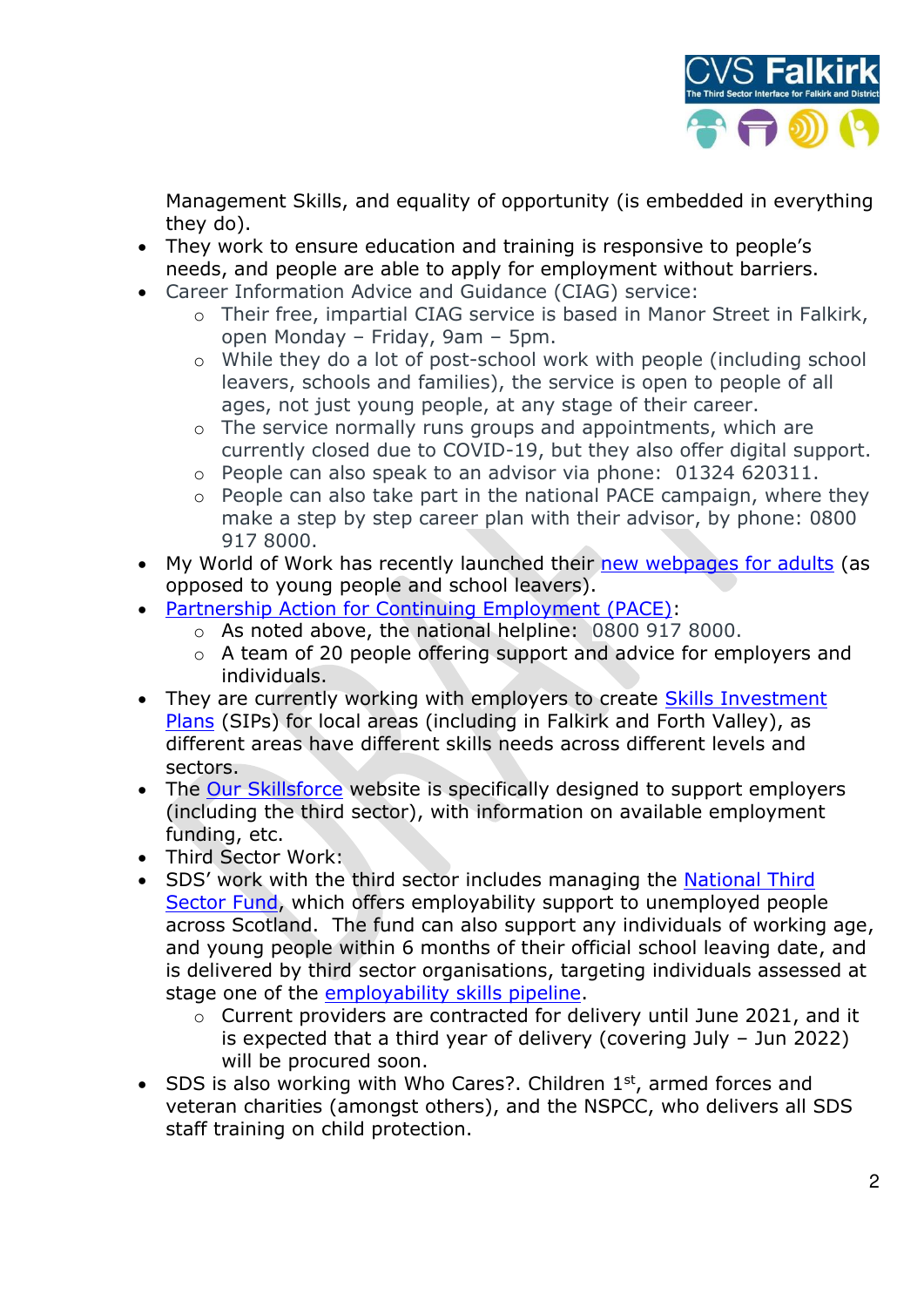

VO then explained that all training provided by SDS in Falkirk is based around requests and information from the third sector. She is keen to work further with local third sector groups and organisations working in empolyability in Falkirk, particularly those who can help develop people's confidence and self-esteem, time management skills, working in groups, and other soft skills.

SL noted that there may be an opportunity for SDS and TCV Scotland to work together, as TCV supports various groups of interrupted learners. She also asked how an organisation becomes a contractor through the National Third Sector Fund; VO will check and confirm.

The presentation is available to view or download as a pdf from the CVS Falkirk website.

**Action**: VO to check how organisations become National Third Sector Fund providers and inform SL.

Action: VO to send SM relevant links to SDS websites.

### **3. Presentation: "DWP Labour Market Provision"**

The forum discussed the various mental health support needs they had seen in LK gave an overview of the DWP's current labour market provisions, and an update on Jobcentre Plus and their priorities. The presentation is available to view or download as a pdf from the CVS Falkirk website.

The UK Government has announced its "Plan for Jobs", a package of new funding focused on job creation and strengthened employment and skills support, building on existing support from DWP and the Jobcentre Plus network, aiming to support longer term recovery from the economic impact of COVID-19, with a doubling in the number of work coaches to offer tailored support to help people find work.

Key points from the presentation included:

- DWP has been operating throughout the pandemic and various lockdowns, bringing many of their services online and providing digital training opportunities.
	- $\circ$  Their offices are currently open Monday Friday, 10am 2pm to support vulnerable people only.
	- $\circ$  They are currently preparing for the end of furlough, with a safeguarding team in place.
- The Kickstart Scheme: creating 6 month work placements for young people who currently receive Universal Credit and are deemed to be at risk of long-term unemployment. Applications are now open for employers to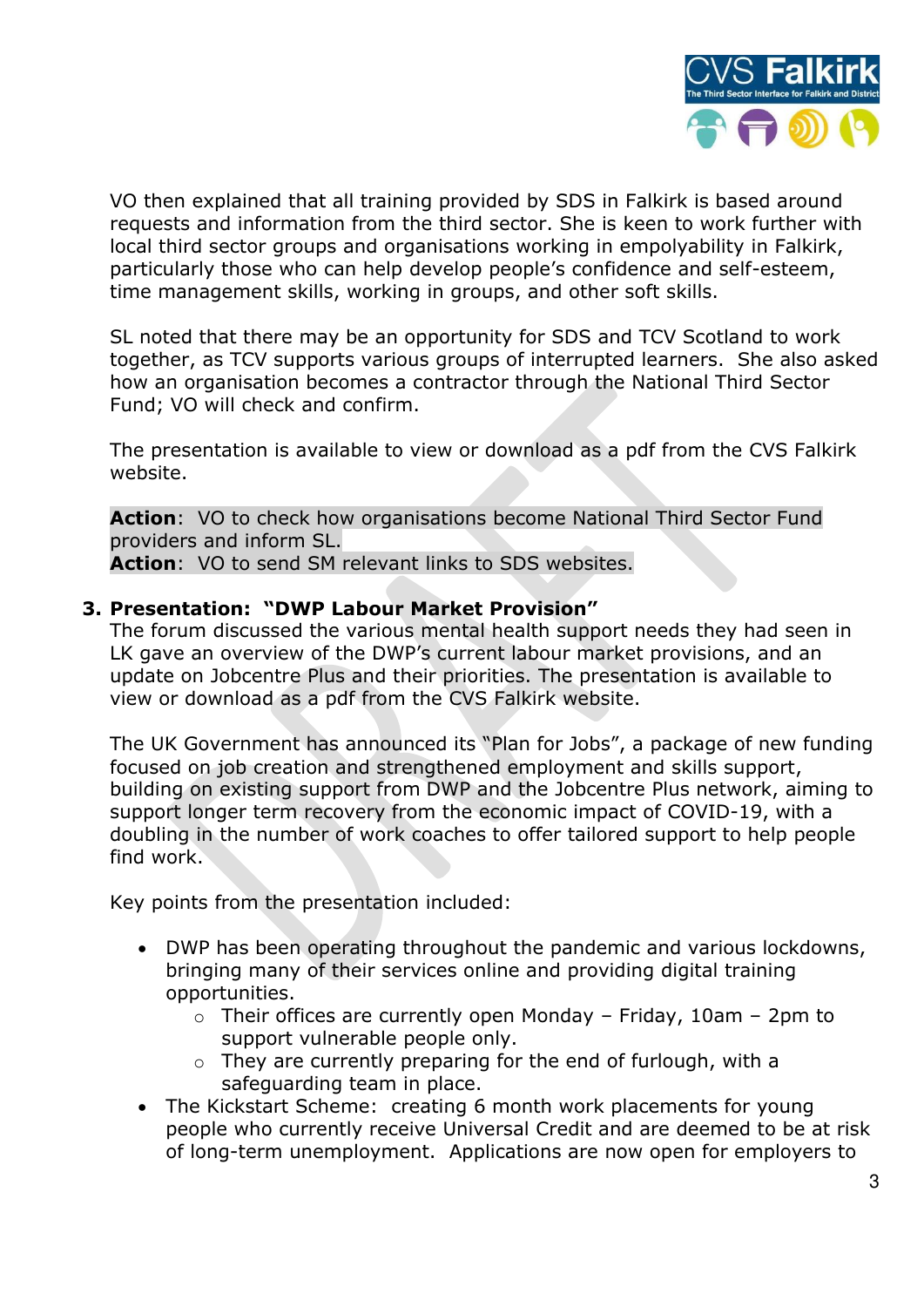

take part, with the first placements expected to start in November. There is currently no minimum amount of placements for employers. Further information is available via the [Kickstart Gateway.](https://kickstartgateway.co.uk/?gclid=Cj0KCQiAvbiBBhD-ARIsAGM48byk0225g0TSZoXQ8Qo8Zlx6W7uVd9T-_OflstQvFKGawUW3hlwWtr0aAvtQEALw_wcB)

- Their new Youth Offer, which supports young people aged 18 24 years old in their worksearch, and consists of 3 different elements to meet young people's needs at different stages of employability:
	- o Youth Employment Programme (YEP): structured 13 week programme for young people "closest to the labour market", focusing on referring them into work-related training, apprenticeships or the Kickstart Scheme (above).
	- o Youth Hubs: currently a digital offer, and working with local partners (including Forth Valley College in Alloa and Falkirk) to allow young people to access up to 6 months of tailored support (including their own work coach) to meet any wider skills gaps.
	- o Youth Employability Coaches: flexible support for young people with more complex employability needs and barriers, in order to help them into employment, with an additional 6 weeks of in-work support. There is also a possibility of working with the third sector on this, as a supportive environment.
- Sector-based Work Academy Programme (SWAPs): offering support to help unemployed people of any age, at any stage of their career, move into "priority sectors" (eg. construction and social care). The programme offers training, work experience and a guaranteed job interview with employers who have open vacancies.
- Job Funding Support (JFS) service: a less intensive programme providing a minimum of 4 hours digital one to one support, plus a group session, for those who are recently unemployed; to be eligible, people must have received Universal Credit and the new Jobseeker's Allowance within the last 13 weeks.
- WHP Job Entry: Targeted Support (JETS) scheme/JETS Scotland: up to 6 months' personalised support for those unable to find employment in the first 3 months of unemployment; again, people must have received Universal Credit and the new Jobseeker's Allowance within the last 13 weeks.
- Flexible Support Fund: aiming to break down barriers to employment locally by removing barriers such as travel expenses to interviews, or appropriate clothing for interviews and work.

LK is also keen to build relationships with the third sector (especially those who can provide placements or volunteering opportunities), as the DWP knows this is the way forward in supporting their customers.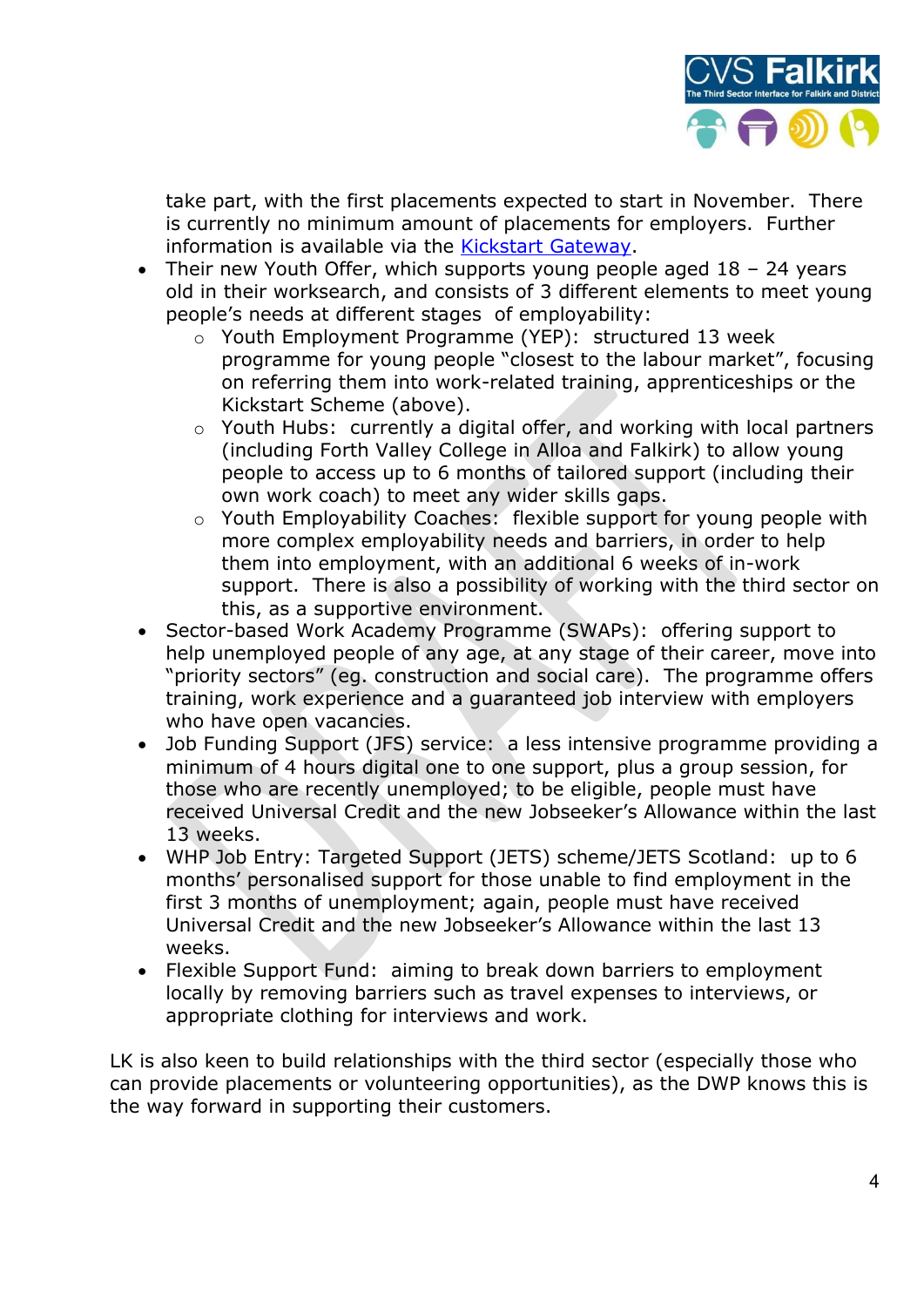

**4. Presentation: "Falkirk Council ETU: Employability Development Update"** SMc's presentation focused on recent developments within ETU, and their

thoughts on how they can work better with the third sector. Again, this presentation is available to view or download as a pdf from the CVS Falkirk website.

ETU supports people of all ages and at all stages of their career; their aim is to progress people into permanent employment. As they work with people with different support needs (including social, personal, and health), they provide a range of support and specialist provision to prepare people for the world of work. They work with people regardless of their eligibility and assignment to "contracts" or programmes within ETU.

Key points included:

- Young Person's Guarantee (YPG):
	- o Scottish Government's promise that every young person aged 16 24 years old in Scotland will have the opportunity to take up a place at university or college, gain employment, work placement, training, apprenticeship or volunteering activity based on their own personal circumstances and ambitions.
	- o Not a single service, but delivered by a network of local support, including education and employability services, and the third sector.
	- o Aims to ensure accessibility, and understanding in young people about what's available.
	- o Investment from Scottish Government and Falkirk Council to develop and support young people to be as attractive as possible to employers, and to develop themselves.
- [Parental Employment Support Fund \(PESF\):](http://www.cvsfalkirk.org.uk/parental-employment-support-fund/)
	- o Launched in 2019, in line with the Child Poverty Action Plan at national and local levels.
	- o Providing intensive employability support for parents both in and out of work, helping to tackle in work poverty, and enhance links between local employability services and the expansion of Early Learning and Childcare in all 32 council areas across Scotland.
	- o There are currently 6 priority groups identified who experience barriers to or challenges in work (eg. low income), with additional investment aligned to [disabled parents and young parents.](http://www.cvsfalkirk.org.uk/disabled-parental-employment-support-and-elc-boost-funding/)
	- o While this is a national fund, delivery is different in each area due to differing need; Falkirk Council's approach has focused on delivery of blended skills development and training programmes.
- National Transitions Training Fund (NTTF):
	- o Supported by SDS, providing support to those over 25 years old.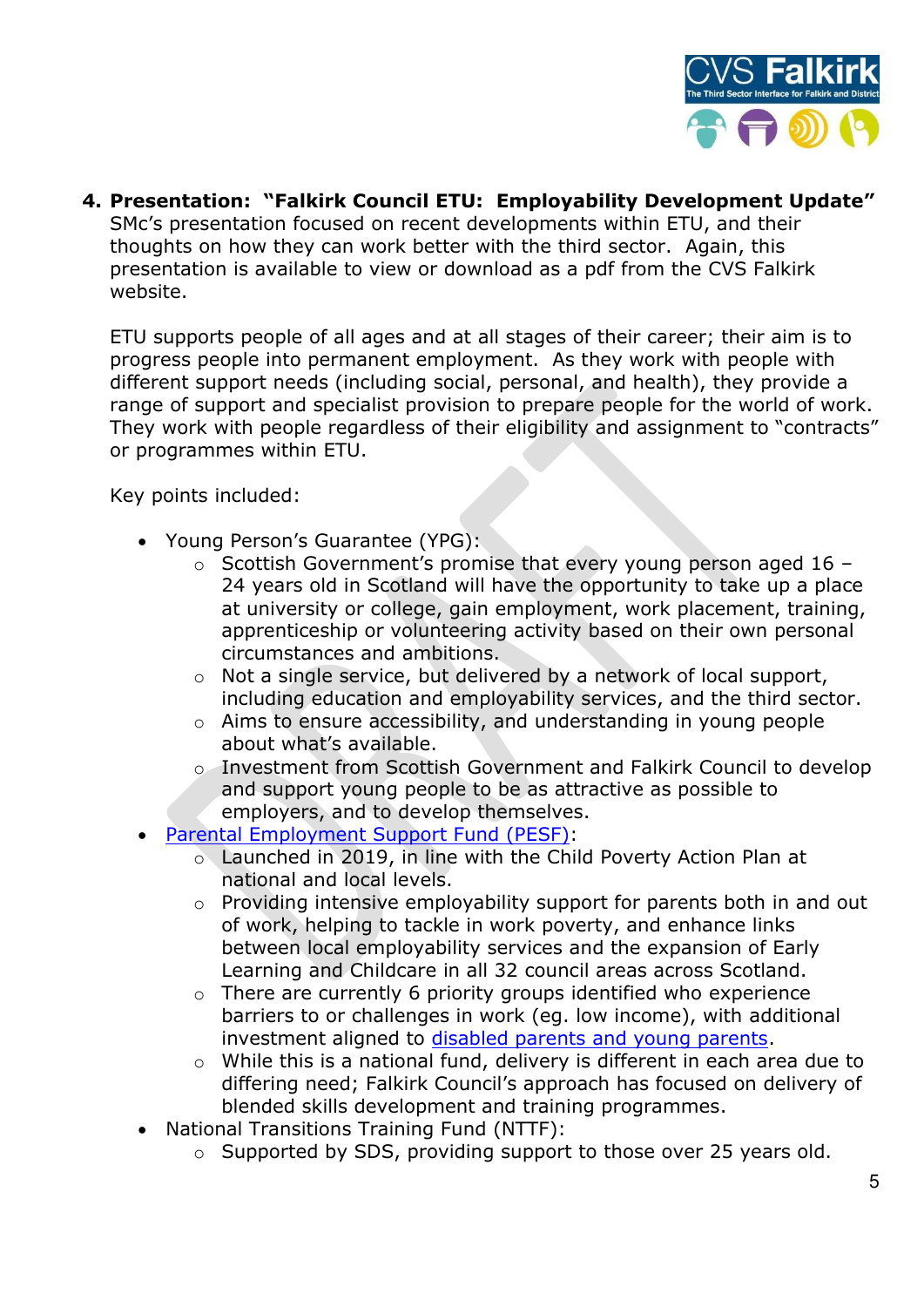

- o Aims to tackle the rise in unemployment caused by COVID-19 by offering short sharp training opportunities for people to learn indemand skills.
- $\circ$  People will be able to enhance their skills, training, qualifications with the possibility of entering a new area of work (due to the impact of COVID-19 on their current sector or industry).
- The Kickstart Scheme: Falkirk Council is acting as a gateway organisation, along with some of their partners.
- Third sector engagement: having looked at how ETU engaged with the third sector previously, they have identified ways to work together going forward:
	- o Referral pathways: third sector supporting ETU's reach in the local community and refer those looking for support
	- o Become an employer: discussing funded job creation programmes and employing a local person through ETU's employer recruitment incentives
	- o Commissioning: providing a valuable specialist service by joining Falkirk Council's procurement framework
	- o Support and Feedback: engaging in ETU's feedback evaluations, and talk about their experiences

SL asked for an update on No One Left Behind, which focuses on school transitions and wider all age support. SMc confirmed that work on this was progressing (especially on service design and the framework), but had been delayed due to COVID-19. As with PESF, this is a Scottish Government initiative (aimed at better integrating employment services) which is delivered differently in each area due to differing need. Some approaches have also had to be adjusted by roughly 2 months after COVID-19, to be in a better position to deliver.

SL then asked if there would be the possibility of internships with the third sector, as SMc mentioned having with NHS Forth Valley.

SMc said this could potentially be an option, as they also work with Forth Valley College on these internships; the point of working with NHS Forth Valley was that Forth Valley Royal Hospital provided a wide variety of learning in one location, but this is unlikely to be available even once internships restart, and ETU will need to look at alternative placements. SMc will keep members informed, either personally or through CVS Falkirk.